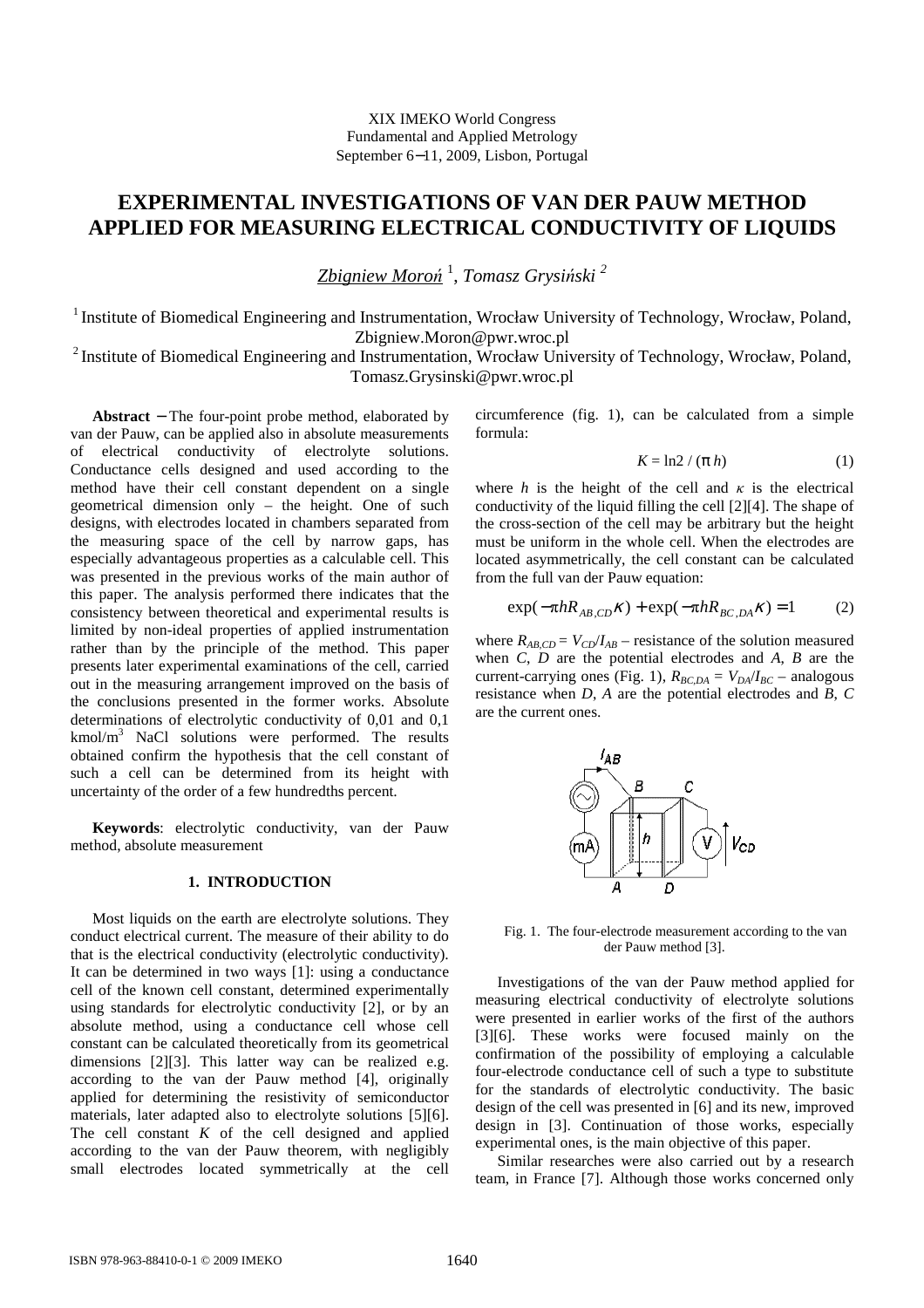the old design of the cell, some of the results obtained there can be very useful also in relation to the new one.

The problem of accurate determining electrolytic conductivity standards is still open, especially in the case of low conductivities [8][9]. And this is the main reason for carrying out the research presented in this paper.

# **2. THE OBJECT OF RESEARCH AND EXPERIMENTS**

The authors' research group carried out previous examinations of the van der Pauw type cells realized in three variants: (i) with stripe electrodes inserted into a wall – an open vessel, (ii)as above but with the vessel closed at both ends [6] and (iii) with electrodes located in chambers separated from the measuring space of the cell by narrow gaps – a new design, shown in Fig. 2 and Fig. 3 [3]. All three cells were made up of polymethacrylate, all electrodes of stainless steel. In all cases the electrodes (or gaps) had very small width in comparison with the cell circumference. For the cell shown in Fig. 2 the influence of finite width of the gaps (virtual electrodes), evaluated according to [4] was below 0.06%. More details can be found in [10]. Just this cell is the main object of the research presented in this paper. Consistency between the cell constant value calculated and determined experimentally using 0,01 and 0,1 kmol/m<sup>3</sup> KCl and NaCl solutions, was considered the main criterion for evaluation of the cells. In case (i), the available consistency was not better than 0,5÷1%, because of evaporation and the influence of the meniscus. Cases (ii) and (iii) revealed consistency in the range 0,5% to 0,1%. The last solution has a number of advantageous features: electrodes are easily removable, they can have large surface areas, and the influence of electrode location and nonuniform electrode impedances can be very weak in terms of its impact on the results obtained. Performances of the cell depend mainly on the accuracy of machining the body of the cell.



Fig. 2. The body of the cell of the new design: top view and crosssection (Δ*h* = ±0.05mm) [10]. The body has eight chambers, however only four of them are used at the same time. Such design of the body was provided in order to enable the realization of unsymmetrical configurations.

All experiments were performed in conditions possibly close to those described in [3] and  $[6]$  – in order to verify

the repeatability of the results obtained previously and confirm the hypotheses advanced in [3]. The same conductance cell of the new design, as described in [3] and [10] was applied – Fig. 3 and 4. All solutions were prepared from the portions of a sample delivered by the same supplier (according to the supplier the uncertainty of the weighted portions of NaCl sample is below  $\pm 0.2\%$ ) and the same precise glass thermometers were used for temperature measurement (the least division  $0.01^{\circ}$ C and  $\pm 0.05^{\circ}$ C accuracy). Actually, three such thermometers were used and their read-outs were averaged.



Fig. 3. The conductance cell under examination: 1 – polymethacrylate body, 2 – stainless steel needle electrode, 3 – connecting wire, 4 – thermal insulator, 5 – coaxial BNC connector. The cell height is 2 cm and its cell constant is  $0,110318$  cm<sup>-1</sup>.



Fig. 4. Enlargement of the conductance cell under examination (the same as in Fig.  $3$ ) – the needle electrodes visible.

The main aim of the research performed was a further confirmation of the usefulness of the considered cell for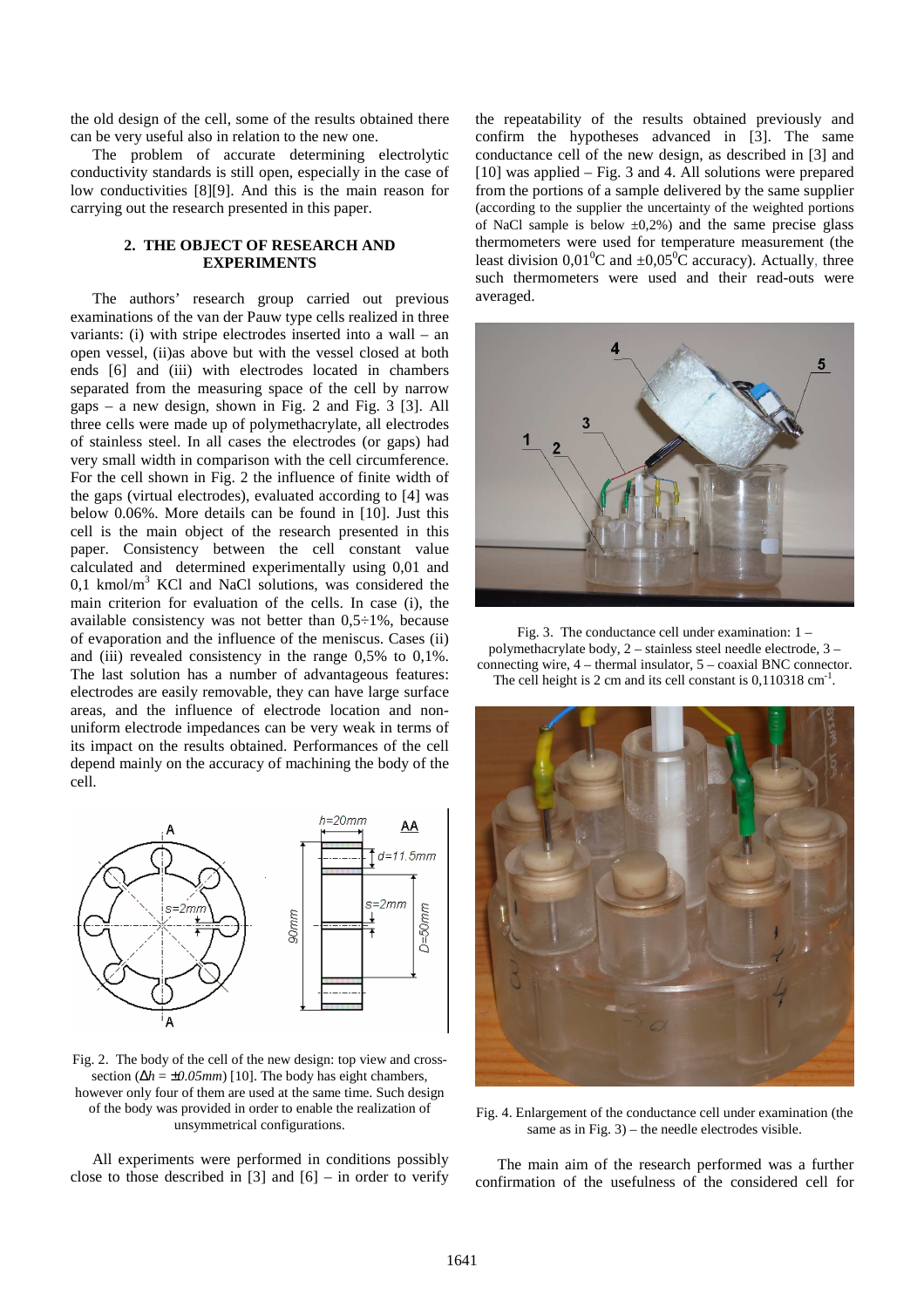absolute determining of the electrolytic conductivity (to answer the question if such a cell can be applied as a new electrolytic conductivity standard, suitable for some applications). To this end, the electrolytic conductivity of 0,01 and 0,1 kmol/m<sup>3</sup> NaCl solutions was measured at  $25^{\circ}$ C using the cell. Basically, KCl solutions are recommended as reference ones [1][2], however, the use of NaCl is specifically requested by clinical laboratories (when solution is made with NaCl of conductivity 20 mS/cm, the ionic strength of the solution approximates the ionic strength of the body fluid). Measurements of resistances were performed using the Solartron 1260 Impedance Analyzer and the cell was held in a water thermostat bath.

In [3] it was concluded that one of the important shortcomings of the experimental examinations performed there was a relatively large variability of the measured cell resistances in function of the measuring frequency, especially noticeable in the case of the  $0.01 \text{ kmol/m}^3$ solution. One of the tests of quality of conductance cells is the ratio of the cell resistances measured for two concentrations of the solution applied,  $S_{R0.01/R0.1} = R_{0.01}/R_{0.1}$ this is presented in Fig. 5 as a function of measuring frequency, plot *a*. In the frequency range 30 Hz to 1000 Hz the spread of the *SR0.01/R0.1* ratio observed in [3] was about 0,24% The ratio should be the reciprocal of the solution conductivities (the reference value in Fig. 5) and independent of frequency. According to the hypothesis advanced in [3], variations of the four-electrode cell resistances observed as a function of the measuring frequency do not represent variations of the solution filling the cell itself. It is a joint effect of a number of factors: influence of the electrode polarisation impedances (both their components, resistive and capacitive, depend on frequency), influence of parasitic capacitances occurring in the measuring circuit and too low input resistance of the voltmeter.



Fig. 5. Ratio of the resistances of the cell filled with of 0,01 and 0,1 kmol/m<sup>3</sup> NaCl solutions at  $25^{\circ}$ C, as a function of frequency: measured – plot (*a*) and simulated after correction of the measuring circuit – plot  $(b)$ , results obtained in [3].

To verify this hypothesis, the conductance cell, together with the whole measuring circuit used, was modelled by an electrical circuit of lumped parameters. The model was

analyzed taking into account the actual parameters of the measuring circuit and also those obtained after minimizing the parasitic capacitances occurring in the measuring circuit. Plot *b* in Fig. 5 presents the *SR0.01/R0.1* ratio values obtained by simulation of the measuring circuit improved in the above mentioned way  $-$  it differs from its correct value by less than ±0.02% and is independent of frequency.

Results of the computer modelling indicated that one of the main causes of the observed variations in function of frequency was the influence of the parasitic capacitances occurring in the measurement circuit. Therefore, in this work, these capacitances were minimized by limiting to minimum the length of the cell leads and applying coaxial screened cables with BNC connectors matching the applied Solartron 1260 Impedance Analyzer – Fig. 6.



Fig. 6. The way of connecting the cell to the Solartron 1260 Impedance Analyser.

#### **3. RESULTS AND DISCUSSION**

Results of the carried out experiments, shown in Fig. 7 and Fig. 8, confirm the results of modelling of the cell together with the whole measuring circuit presented in [3]. The cell resistances, measured in the improved measurement circuit at various frequencies, indicate their inconstancy which is much lower than previously  $-$  Fig. 7 and 8. Even though the resistance values obtained in single measurements for particular electrode configurations differ from the theoretical values by more than  $\pm 1\%$  (it may be attributed to asymmetric location of the gaps in the cell body – Fig. 2), the mean values of these resistances differ from the theoretical ones no more than, or about ±0.25%. The ratio of the cell resistances measured for both solutions applied is almost constant in function of frequency (its maximum variation is lower than 0,04% in the frequency range 20 Hz to 5kHz, i.e. wider than in  $[3]$ ) – Fig. 9. Its discrepancy, in comparison with the reference (tabular) value 9,007, can be explained by uncertainties of the measurements performed, especially: uncertainty of determining the solution concentration, uncertainty of resistance measurements and uncertainty of temperature measurement.

Experimental verification of the results of the modelling performed in [3] was necessary because some of the model parameters were estimated rather roughly – this relates particularly to the impedance of electrode layer (it can be very large) [11].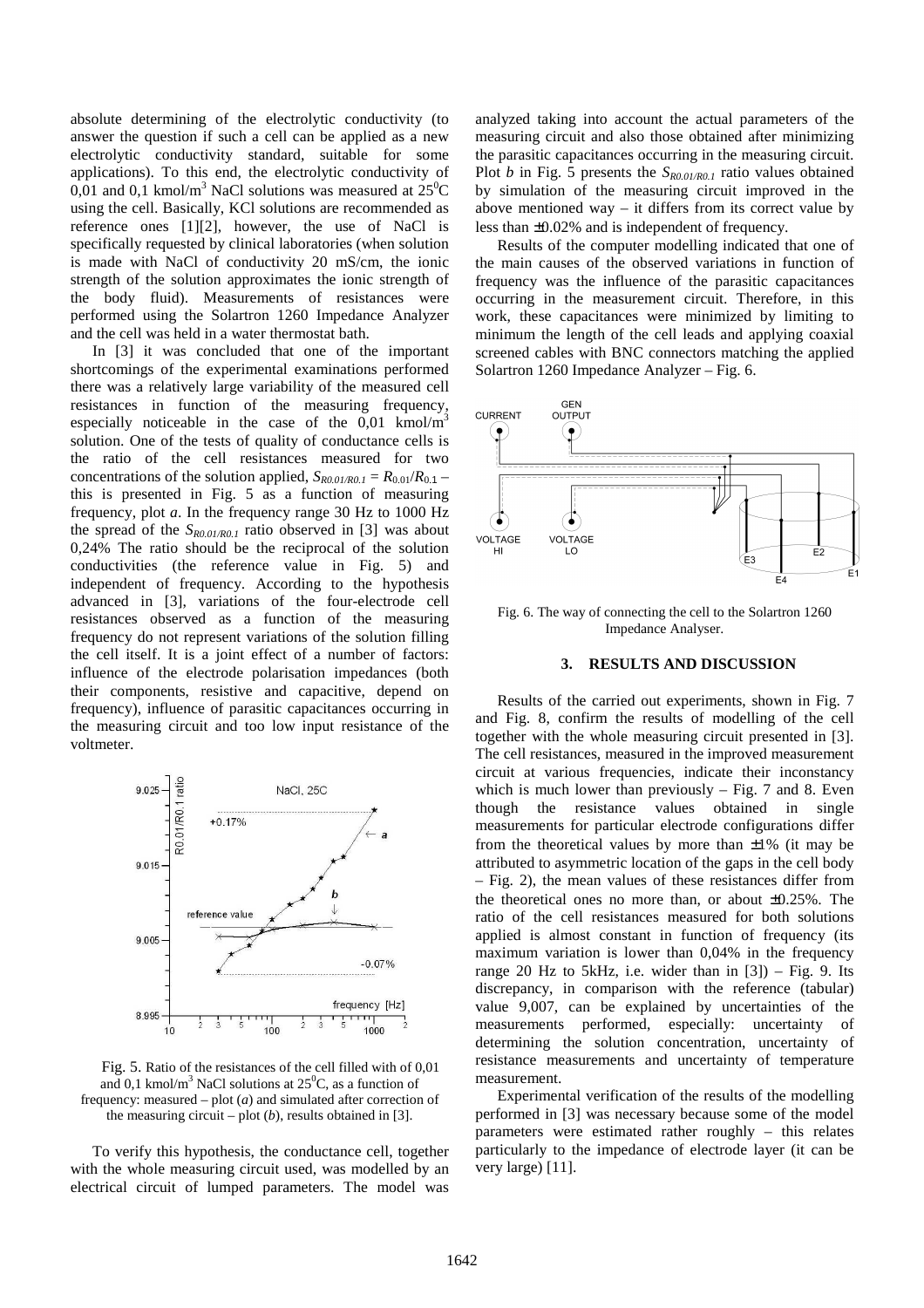

Fig. 7. Resistances of the cell filled with of 0,01 kmol/m<sup>3</sup> NaCl solution measured at 25<sup>°</sup>C as a function of frequency ( $R_a$ ,  $R_b$ ,  $R_{ac}$ ,  $R_{ad}$  – particular electrode configurations,  $R_{abcd}$  – mean resistance value calculated according to the van der Pauw method).



Fig. 8. Resistance of the cell filled with 0,1 kmol/m<sup>3</sup> NaCl solution measured at  $25^0C$  as a function of frequency ( $R_a$ ,  $R_b$ ,  $R_{ac}$ ,  $R_{ad}$  – particular electrode configurations,  $R_{abcd}$  – mean resistance value calculated according to the van der Pauw method).



Fig. 9.Ratio of the resistances of the cell filled with 0,01 and 0,1 kmol/m<sup>3</sup> NaCl solutions, measured at  $25^0C$  as a function of frequency.

## **4. CONCLUSIONS**

The results obtained confirm undoubtedly the hypothesis that the cell constant of the cell under consideration can be determined from its height with the uncertainty better than it was previously obtained. The limited accuracy obtained before was caused mostly by non-ideal properties of the measuring circuit and the applied instrumentation rather than by the principle of the method. Continuation of the research is required, with further improvement of the experimental workshop (e.g. more accurate determining of the solution concentration and temperature, higher input impedance of the voltage measuring device, etc.). Further modelling will also be very helpful.

The cell in question can be especially useful for determining very low conductivities, i.e. 10 µS/cm and less [8]. The use of the calculable cell is more convenient than the application of standard solutions of low conductivity (no problem with dissolved  $CO<sub>2</sub>$ , no necessity for temperature compensation, etc.). Such a cell could be used for calibration of other conductivity cells and also low conductivity meters, without necessity of using standard solutions. Therefore, experiments with solutions of much lower conductivities are required. For this purpose, a cell of much larger height (much lower cell constant value) should be designed.

The cell has another advantageous feature, i.e that together with height increases the area of the electrode surface (the ratio of the polarization resistance to the electrolyte solution resistance remains constant).

The results of modelling performed in [7] indicate that sloping location of the electrodes can result in a major error. The cell of the new design, with chambers and gaps, should not have that shortcoming. However, it needs to be confirmed by further modelling and experiments.

## **REFERENCES**

- [1] IEC, "Expression of performance of electrochemical analyzers, Part 3: Electrolytic conductivity", IEC\_ Publication 607046, July 2002
- [2] R. H. Shreiner, K. W. Pratt, Standard Reference Materials: Primary Standards and Standard Reference Materiale for Electrolytic Conductivity, NIST Special Publication 260- 142, 2004
- [3] Z. Moroń, Investigations of van der Pauw method applied for measuring electrical conductivity of electrolyte solutions: Measurement of electrolytic conductivity, *Measurement*, Vol. 33, Issue 3, April 2003, pp. 281–290
- [4] L.J. van der Pauw, A method of measuring specific resistivity and Hall effect of discs of arbitrary shape, *Philips Research Reports.*, vol. 13, 1958, p. 1-9
- [5] Y. Ohta, A. Miyanaga, K. Morinaga, Study on the measuring method of the electrical conductivity of ionic solutions and melts, *J. Japan Inst. Metals*, vol. 45, No 10, 1981, p. 1036- 1043
- [6] Z. Moroń, Z. Rucki, Z. Szczepanik, The possibility of employing a calculable four-electrode conductance cell to substitute for the secondary standards of electrolytic conductivity, *IEEE Trans. IM* 46 (6) (1997) 1268–1273.
- [7] S. Daveau, R. Philippe, C. River, H. Cachet, M. Keddam and H. Takenouti, Bancs de reference primaries pour les